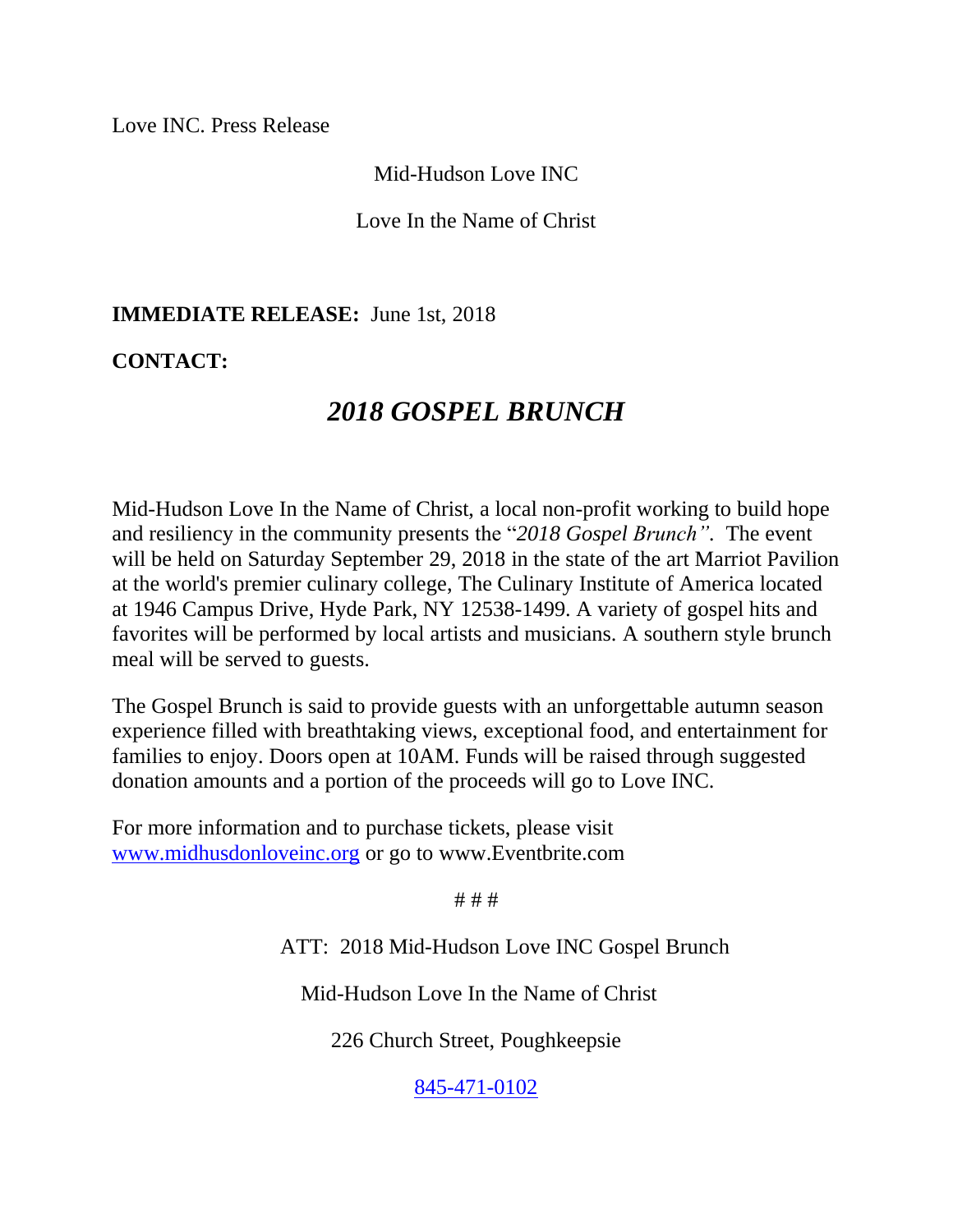## **Social Media Content For Gospel Brunch**

- o Mid-Hudson Love Inc brings you the 2018 Gospel Brunch and Concert at the Culinary Institute of America in Hyde Park, NY! Tickets now available on Eventbrite.com Be first to purchase yours today. (Include ticket link).
- o Our performer "Performers Name" is known for… (add background information and photo about singer and include links to his/her professional pages.
- o What better time or place to bring in the Fall season than one of Hudson Valley's leading destinations in Dutchess County, The Culinary Institute of America. The 2018 Gospel Concert & Brunch will be held in the beautiful state of the art Marriot Pavilion (Include room image & a few facts).
- o The We Gospel Brunch Official Menu is now complete! All food is prepared by professional CIA chefs and includes…. (Include image of brunch menu)
- o What are some of your favorite gospel songs and hits? Share with us what you'd like to hear at the event!
- $\circ$  Create an interactive post for a competition where fans upload a video singing their favorite gospel song allow them an opportunity to win a singed album from the performer or another small prize.
- o Post trivia questions for fans. For example, who is known as the father of gospel music? Answer: Thomas A. Dorsey. Then post information and photo about Dorsey.
- o Which of the following is not a style of gospel music: Bluegrass Gospel, Serial Gospel, Celtic Gospel? Answer: Serial Gospel
- o Post facts and pictures about some of the famous musicians whose songs will be performed during the event.